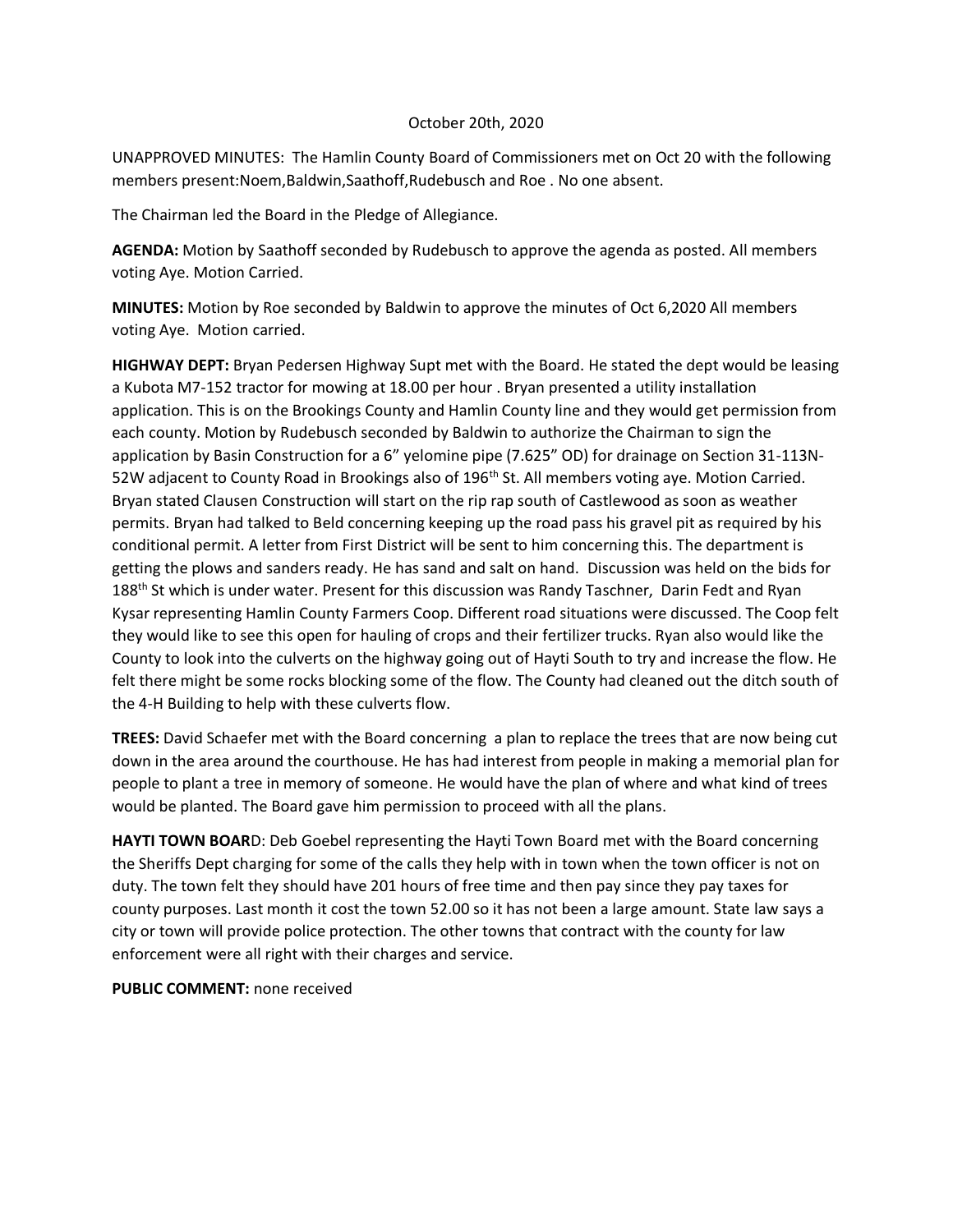**SHERIFF:** Chad Schlotterbeck Sheriff met with the Board. He stated there were two changes from the purchase of the vehicle at the last meeting. He requested to deduct 728.00 for the spotlight post mounted and 512.00 for the engine block heater because of the company stated it would be a long time before they would be able to provide such. This brought the car price down to 36,459.00 He also requested to purchase a computer mounted in a police car because one had quit working. They were purchased through Homeland Security and the warranty is good however will have to be shipped to China for repairs and could take awhile. Cost for new one is 2225.00 Motion by Roe seconded by Baldwin to approve all requests. All members voting aye. Motion Carried.

**GIS:** Todd Kays, Ryan Hartley and Darin Stein of First District Planning met with the Board concerning what they provide for GIS . Also present was Chris Schafer, Director of Equalization and John Delzer States Attorney. Discussion was held on how to improve such and what needed to be done by each party.Chris would still like the Board to look over the contract providing Beacon.

**FUEL QUOTE:** Oct 20 in Hazel #2 Diesel Hamlin Co Farmers Coop 1.60 Farmers Union 1.57 All quotes do not contain certain taxes.

**HOLIDAYS AND MEETING DATE CHANGES:** The Board approved the courthouse to be closed Nov 26 and Nov 27 for Thanksgiving and Dec. 24 and Dec. 25 for Christmas as this is what the State is closing for. The Board changed their next meeting date to Nov. 4 due to meeting falling on election day.

**CLAIMS PAID:** Ottertail Power Co Elec. Ag Bldg 66.84 Courthouse 682.70 Office of Child & Family Service quarterly nurses contract 1602.64 Lingo phones Auditor 15.74 Register of Deeds 7.81 Assessor 15.74 Treasurer 15.74 Weed 15.74 Courthouse 15.74 Extension 15.74 LIEAP 15.74 SDACO part of Register of Deeds Fees to State 388.00 SD Public Health Lab blood tests 380.00 Verizon Sheriff cell phones and air cards 493.36 SD Dept of Revenue: Motor Vehicle License 165,576.99 Birth Fees 40.00 Drivers License 1145.00 Total to State 166,761.99

The Auditor reported the cash on hand in the Treasurers office as of Oct 1st, 2020

| <b>Checking Account</b><br><b>Money Markets</b><br>CD's<br>Cash on Hand<br>Checks on Hand<br><b>Credit Card Deposit</b><br>Petty Cash<br>Total | \$645,454.87<br>\$2,467,885.32<br>\$4,050,000.00<br>\$2,308.00<br>\$62,310.03<br>\$3,465.85<br>\$400.00<br>\$7,231,824.07 |  |
|------------------------------------------------------------------------------------------------------------------------------------------------|---------------------------------------------------------------------------------------------------------------------------|--|
| Of this the following belongs to                                                                                                               |                                                                                                                           |  |
| <b>General Fund</b>                                                                                                                            | \$4,673,468.23                                                                                                            |  |
| <b>Special Revenue</b>                                                                                                                         | \$2,002,693.30                                                                                                            |  |
| Schools                                                                                                                                        | \$160,941.52                                                                                                              |  |
| Townships                                                                                                                                      | \$156,534.57                                                                                                              |  |
| Cities & Towns                                                                                                                                 | \$47,484.93                                                                                                               |  |
| <b>Trust and Agency Funds</b>                                                                                                                  | \$190,701.52                                                                                                              |  |
| Total                                                                                                                                          | \$7,231,824.07                                                                                                            |  |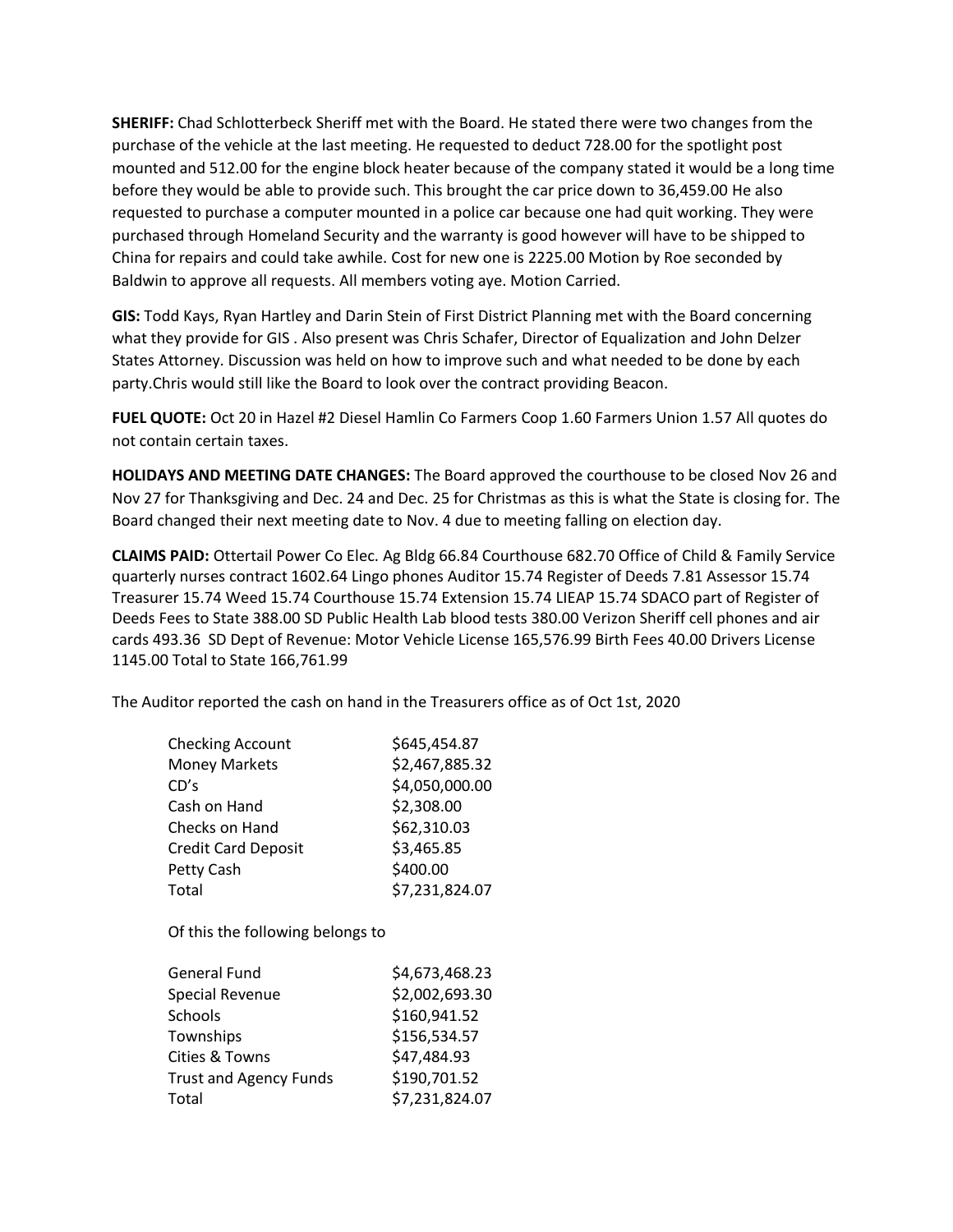#### QUARTERLY DISTRIBUTION OF MOTOR VEHICLE LICENSE TO CITIES:

| Castlewood    | \$4,954.48  |
|---------------|-------------|
| <b>Bryant</b> | \$3,519.83  |
| Hazel         | \$1,175.21  |
| Lake Norden   | \$2,948.68  |
| Estelline     | \$4,586.62  |
| Hayti         | \$2,176.19  |
| Total         | \$19,361.01 |

## CITIES ROAD QUARTERLY TO CITIES:

| Bryant      | \$223.54   |
|-------------|------------|
| Castlewood  | \$388.65   |
| Hazel       | \$68.16    |
| Lake Norden | \$215.95   |
| Hayti       | \$293.80   |
| Estelline   | \$428.85   |
| Total       | \$1,618.95 |

# PRO RATE LICENSE TO CITIES:

| <b>Bryant</b> | \$968.75   |
|---------------|------------|
| Castlewood    | \$1,363.60 |
| Estelline     | \$1,262.36 |
| Hayti         | \$598.94   |
| Hazel         | \$323.45   |
| Lake Norden   | \$811.55   |
| Total         | \$5,328.65 |

# MOTOR FUEL TAX TO TOWNSHIPS:

| Castlewood       | \$138.47   |
|------------------|------------|
| Oxford           | \$223.49   |
| <b>Brantford</b> | \$325.52   |
| Garfield         | \$196.77   |
| Norden           | \$301.23   |
| Estelline        | \$221.06   |
| Hamlin           | \$160.33   |
| Dempster         | \$189.48   |
| <b>Florence</b>  | \$153.04   |
| Havti            | \$204.06   |
| Cleveland        | \$167.62   |
| Opdahl           | \$238.07   |
| Dixon            | \$233.19   |
| Total            | \$2,752.33 |